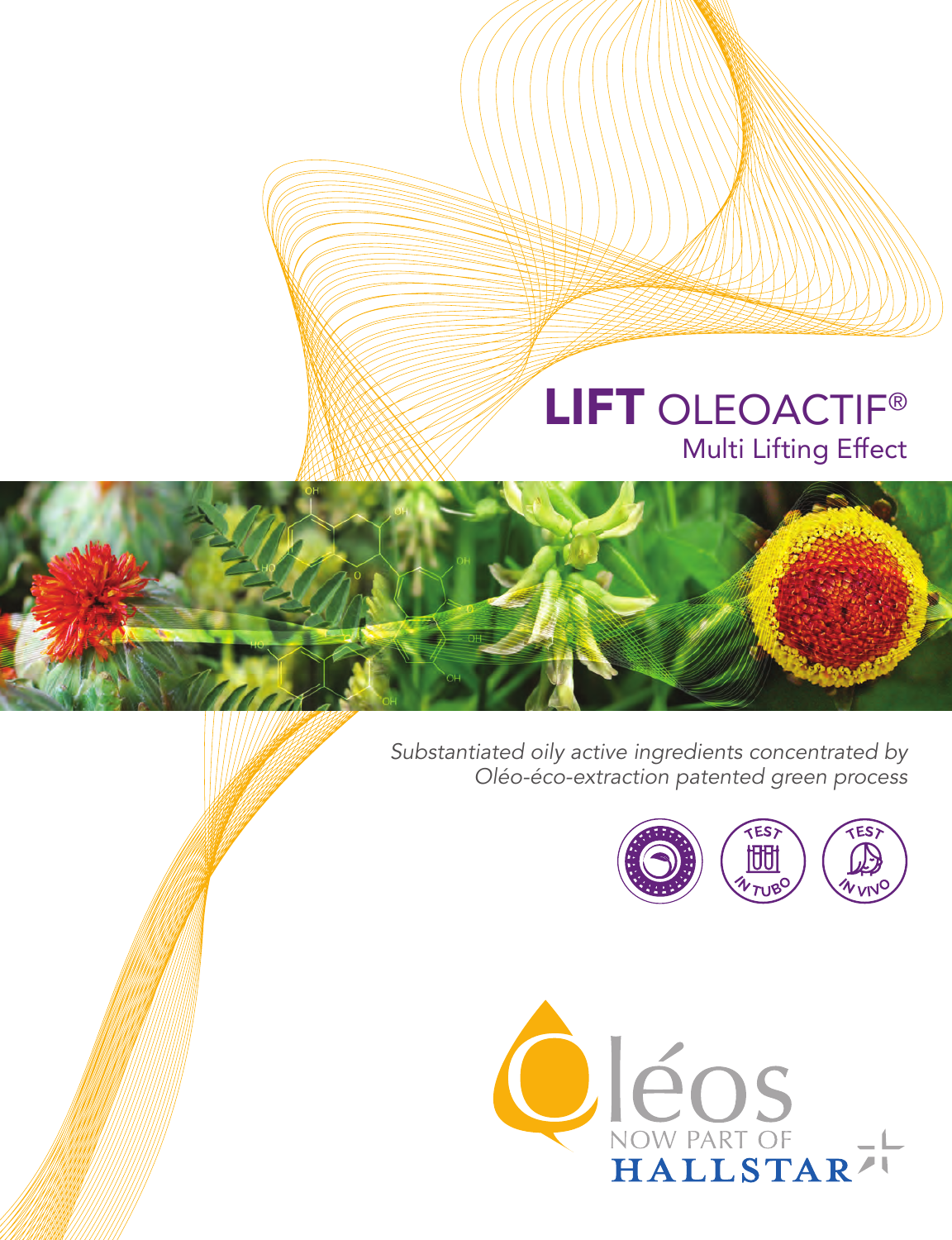

## LIFT OI FOACTIF®



Lift Oléoactif® is an eco-designed oily active extracted through patented Oléo-éco-extraction technology that concentrates key biomolecules from *Spilanthes Acmella* and *Astragalus Membranaceus*. High-performing, Lift Oléoactif® acts on the various visible signs of skin aging. It corrects deep wrinkles and existing fine lines, and improves skin quality. It rejuvenates the skin by reorganizing collagen network<sup>[1]</sup> and remodels cutaneous microrelief. The skin is visibly younger, smoother and tightened in record time. Thanks to this synergistic system, Lift Oléoactif® has powerful and fast multi lifting effect even at a low dose and on mature skins. It is recommended in all formulations dedicated to repair the effects of intrinsic and chronological aging of skin. This 100% plant-based active is totally safe and organic certified.

## KEY COMPONENTS FOR MULTI LIFTING EFFECT

Lift Oléoactif® combines complementary short and long term mechanisms, thanks to three types of key natural molecules that are for the first time extracted by Oléo-éco-extraction in an oily system, facilitating their skin penetration:

1. Spilanthol, a phyto-tensor extracted from *Spilanthes Acmella* flowers and leaves bringing fast myorelaxant activity which inhibits facial contraction<sup>[1]</sup>.

2. Saponins whose Astragaloside IV extracted from *Astragalus Membranaceus* roots with a dual effect: promotion of fibroblasts proliferation, prevention of collagen degradation<sup>[2]</sup> and stimulation of DNA telomeres<sup>[3]</sup>, well known to shorten with time<sup>[4]</sup>: the cell lifespan is extended.

3. Omega 6 linoleic acid, from organic virgin safflower oil and CoEnzyme Q10, which respectively preserve the skin and combat signs of aging at the cellular leve<sup>[5]</sup>.

The multi lifting efficacy of Lift Oléoactif® has been proven through two clinical tests using fringe projection method (FOITS\*) to evaluate several age markers on crow's feet.



**Placebo** 

LIFT Oléoactif® 1%

## INSTANT AND VISIBLE WRINKLE REDUCTION AFTER 5 MIN & 28 DAYS

**DOSE** 1 %

This clinical study focused on wrinkle reduction, with depth and surface of main wrinkle as age markers. A simple-blind experiment against a placebo was performed on a targeted group of Caucasian volunteers : a panel of 10 women with mature skin, aged 61 to 65. Volunteers applied twice a day a placebo cream on a half face and a cream containing 1% of Lift Oléoactif® on the other half face during 28 days. Measurements carried out after 5 min (one application) and 28 days. The more wrinkle was reduced, the better performance.



• In only 5 minutes, 1 % of Lift Oléoactif® reduces the main wrinkle by -25.6% compared to a placebo, even on mature skin.

- Its activity is reinforced with time : after 28 days of application, 1% Lift Oléoactif® significantly reduces the main wrinkle by more than -200%.
- With only one application, the main wrinkle is erased up to -64.8% and tends to disappear almost totally after 28 days (up to -98.1% of decrease).
- The skin of more than 90% of volunteers reacted rapidly to the lifting effects of Lift Oléoactif®. The positive effects are maintained with time and an improvement is observed on 83% of volunteers after 28 days.

[1] Veda Prachayasittikul and al., High therapeutic potential of *Spilanthes Acmella*: a review. EXCLI Journal. 12:291-312 (2013)

[2] Shuang Ren and al., Pharmacological effects of Astragaloside IV: a literature review. J Tradit Chin Med, 33(3): 413-416 (2013) [3] Guo Lei and al.,Effect of astragaloside on the expression of telomerase activity and klotho gene in aged HELF cells. Chinese Journal of Gerontology: 1819-1822 (2010)

[4] Erin M. Buckingham and al., The role of telomeres in the ageing of human skin. Exp Dermatol. 20(4): 297–302 (2011)

[5] S. Prahl and al., Aging skin is functionally anaerobic: Importance of coenzyme Q10 for anti aging skin care, BioFactors 32 245–255 (2008) \* Fast Optical In vivo Topometry of human Skin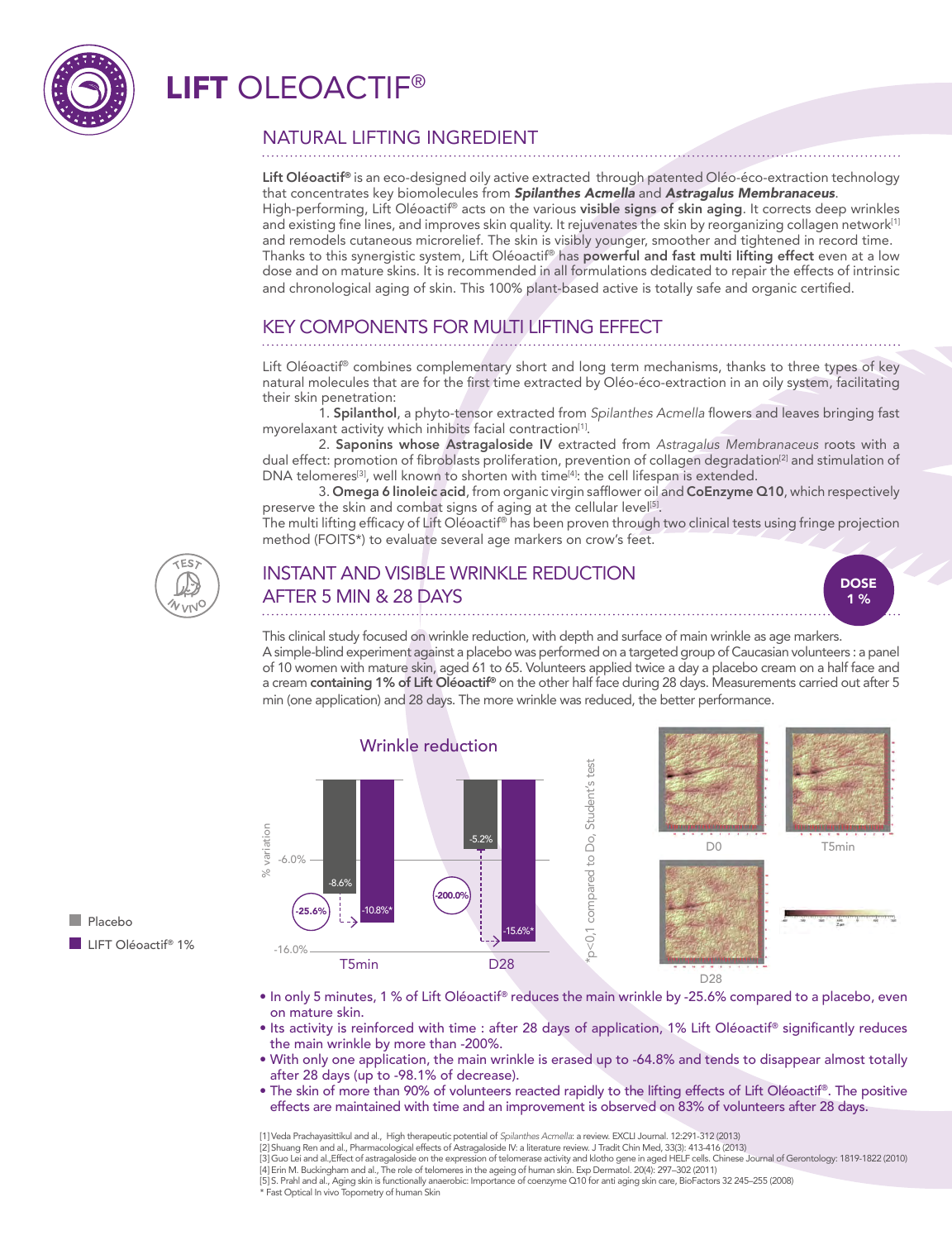

UL.

## LIFT OLEOACTIF®

### INSTANT AND VISIBLE MICRORELIEF REMODELING AFTER 5 MIN, 28 & 56 DAYS



Microrelief of the skin was studied thanks to roughness parameter to demonstrate a smoothing effect and a reduction of wrinkles and fine lines depth.

A simple-blind experiment against a placebo was performed on a targeted group of Caucasian volunteers: a panel of 12 women aged 49 to 60. They applied twice a day during 56 days a placebo cream on a half face and a cream containing 1% of Lift Oléoactif® on the other half face. Measurements carried out after 5 min (one application), 28 days and 56 days. The more microrelief was reduced, the greater the dermis had been restructured and smoothed.





CES<sup>.</sup>

 $v_{\rm UV}$ 

- After only one application, 1% Lift Oléoactif® has a tensor effect on microrelief. It has proven its effectiveness to smooth and tighten the skin instantaneously.
- After 28 days, Lift Oléoactif® tightens the skin and reduces wrinkles and fine lines by more than -381.3% compared to a placebo.
- After 56 days skin quality improvement is confirmed, with a global microrelief reduction of -6.6%
- Lift Oléoactif® tightens and smooths the skin up to 15.6 times compared to a placebo cream after only 5 minutes and reduces skin microrelief up to 35.6 times versus a placebo after 56 days.

Lift Oléoactif® visibly corrects wrinkles. It significantly decreases wrinkle depth and improves skin's structure. The strong effect of only 1% Lift Oléoactif® is visible to the naked eye. Over time, smoothing and lifting effects on skin are reinforced.